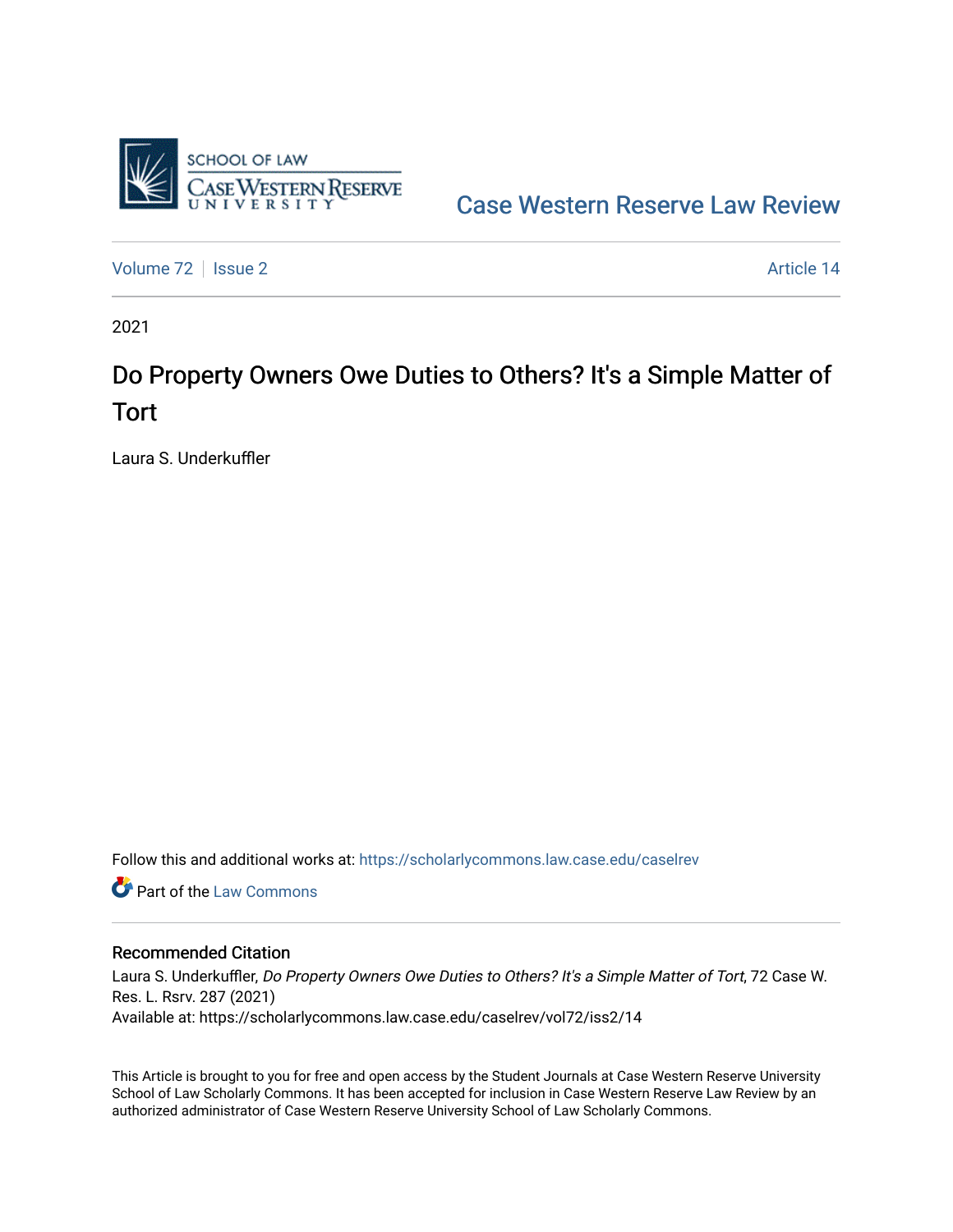# DO PROPERTY OWNERS OWE DUTIES TO OTHERS? IT'S A SIMPLE MATTER OF TORT

*Laura S. Underkuffler*†

#### **INTRODUCTION**

I am honored to write this essay to celebrate the work of Professor Peter Gerhart, who was a tremendously creative thinker in the legal academy and also a valued friend.

There are many kinds of people in the teaching ranks. There are those who restlessly seek new ideas and remain undaunted if others do not immediately accept them. There are those who refuse to unmoor their work from their personal moral values, even when moral skepticism is the most popular conviction of those who are then writing in the field. There are those who never shed awareness of their own limitations because humanness and personal self-doubt match their critical habits of the mind. All of these characterized Professor Gerhart.

In choosing a piece of his work for this essay, I was inexorably drawn to one of his books, which is—to my mind—one of the crowning achievements of his academic life. Over the last decade, he sought to examine the role of moral theory in the foundational areas of private law: torts, property, and contracts.<sup>1</sup> In these remarks, I will focus on the second of these works: *Property Law and Social Morality*, which was published in 2014.

Although I have read many excellent works in my own field of property theory, and have hazarded contributions to the field myself, this book stands apart. Once I read it, I could not forget it. It is one of the most simple, yet brilliant answers to this question: do property owners have obligations to others? And, if so, *on what basis* is this obligation imposed?

<sup>†</sup> J. DuPratt White Professor of Law, Cornell University.

<sup>1.</sup> *See* Peter M. Gerhart, Tort Law and Social Morality (2010); Peter M. Gerhart, Property Law and Social Morality (2014) [hereinafter PROPERTY LAW]; PETER M. GERHART, CONTRACT LAW and Social Morality (2021).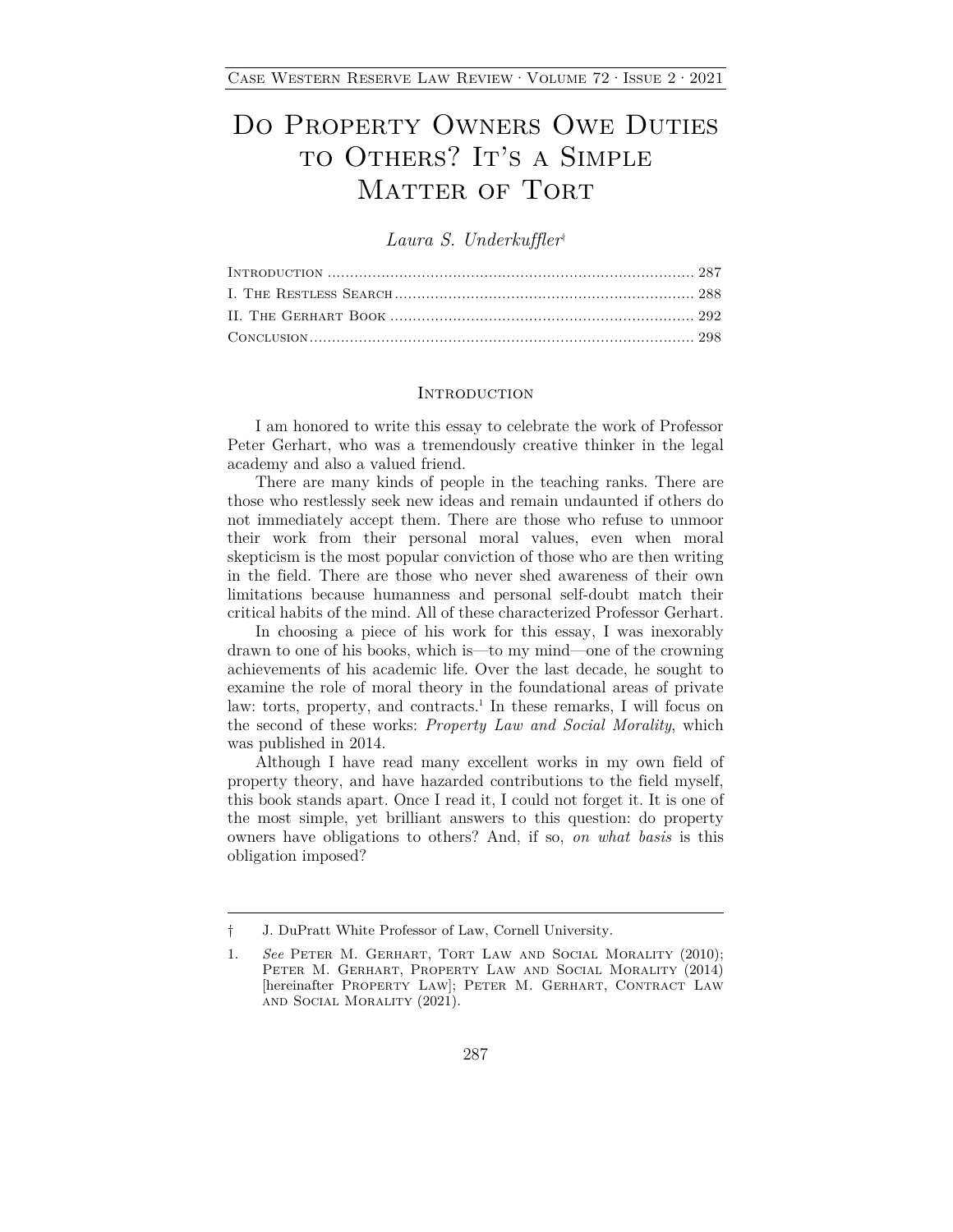#### I. The Restless Search

The legal institution of private property, as known in the Western world, is rooted in a profound conundrum. The idea of individual property rights is *protective* in its very essence: it recognizes the profound need of human beings to control physical objects, certain intangible things, and other resources that are essential to the living of life.2 At the same time, this bedrock idea creates a difficult problem. Individual property rights in external, physical, finite, non-sharable resources is a zero-sum game. If individual "A" is granted control— "property rights"—over particular land, chattels, or other resources, individual "B" necessarily is not. Does "A" acquire—along with her property holdings—any obligation to reckon with the impact of her property ownership on other individuals? Is there what I would call a "well-nigh incontestable" ground that compels that reckoning by "A" or other property owners?

This is, of course, at the core of all societal efforts to alter, diminish, or destroy previously conferred property rights claimed by individuals. Whether it is environmental controls, global-warming cutbacks, endangered-species laws, green-space-preservation laws, historicpreservation laws, affordable-housing mandates, or baldly redistributive efforts (through taxation or government confiscation), *any* change in previously earned or conferred property entitlements is in deep theoretical conflict with the protections for the individual that the private property system supposedly grants. We can come up with all kinds of rationalizations about how property owners actually come out better after these laws and their purported losses, and in many cases that may be true. For instance, it does property owners little good if their prerogatives are preserved but the planet is destroyed by global warming catastrophes. We can also point out that as members of society, property owners necessarily owe obligations to their fellow citizens.3 However, in the United States, where ideas about the sanctity and primacy of private property rights are so strong—indeed, in the view of many, constitutionally<sup>4</sup> or morally guaranteed—the gaping chasm between property's protective promise and the realities of social intervention and deprivation creates a deep unease.

<sup>2.</sup> I have called this the "common conception" of property. *See* Laura S. Underkuffler, The Idea of Property: Its Meaning and Power 39–40 (2003).

<sup>3.</sup> *See, e.g.*, Gregory S. Alexander, Eduardo M. Peñalver, Joseph William Singer & Laura S. Underkuffler, *A Statement of Progressive Property*, 94 Cornell L. Rev. 743, 743–44 (2009).

<sup>4.</sup> *See* U.S. Const. amend. V ("No person shall be . . . deprived of . . . property, without due process of law; nor shall private property be taken for public use, without just compensation.").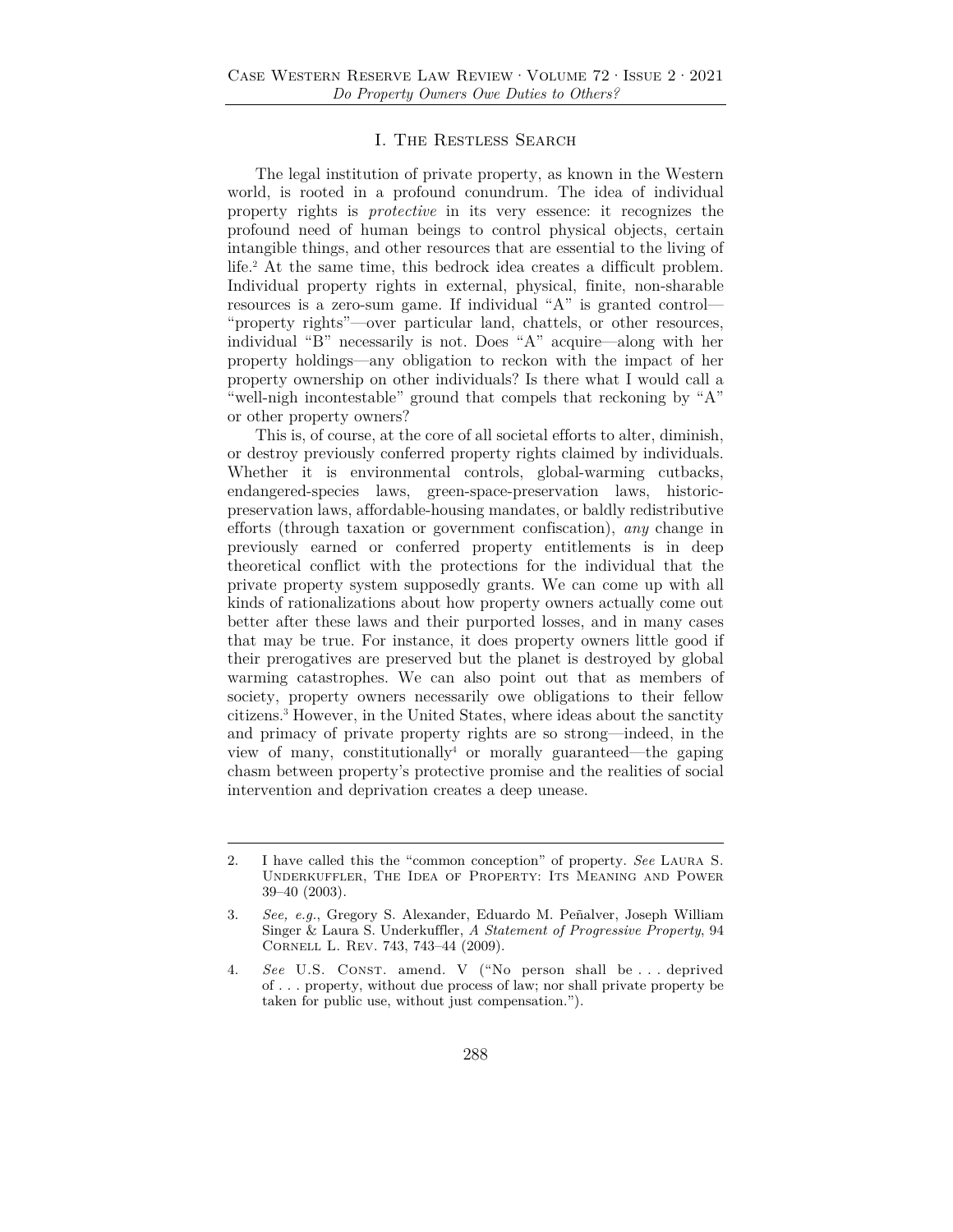Knowledge of this situation has led to an avalanche of writing in the past thirty years that has attempted to identify what I would call a well-nigh incontestable source for imposing other-regarding obligations on private property owners. One effort, with which I have been strongly identified, questions whether private property guarantees as implemented in American law are in fact as "one-sided" (individually protective) as is often portrayed.5 This effort spawned what is now known as the "progressive property movement."6 In parallel fashion, other scholars have highlighted historical understandings of property rights—such as eighteenth-century understandings—to demonstrate that the idea of property as protection of the individual's autonomous sphere is in fact a recent creation.7 As Professor Robert Gordon wrote, despite

a lush flowering of absolute dominion [property] talk . . . , [t]he real building-blocks of basic eighteenth-century social and economic institutions [envisioned] . . . property rights held and managed collectively . . . ; property surrounded by restriction on use and alienation; [and] property qualified and regulated for communal or state purposes  $\ldots$ .<sup>8</sup>

Another approach has been to anchor other-regarding obligations of property owners in constitutional text or the nature of democratic government. These scholars have argued that the individual rights conferred by the American Constitution, and the general principles of

8. Gordon, *supra* note 7, at 96.

<sup>5.</sup> *See, e.g.*, Gregory S. Alexander, Commodity & Propriety: Competing Visions of Property in American Legal Thought 1776–1970, at 1 (1997); Joseph William Singer, Entitlements: The PARADOXES OF PROPERTY 3-4, 6 (2020); UNDERKUFFLER, *supra* note 2, at 52.

<sup>6.</sup> *See, e.g*., Rachael Walsh, Property Rights and Social Justice: PROGRESSIVE PROPERTY IN ACTION 2-3 (2021); Timothy M. Mulvaney, *Progressive Property Moving Forward*, 5 CALIF. L. REV. CIR. 349, 351– 52 (2014); Jessica L. Roberts, *Progressive Genetic Ownership*, 93 Notre Dame L. Rev. 1105, 1107 (2018); Ezra Rosser, *The Ambition and Transformative Potential of Progressive Property*, 101 Calif. L. Rev. 107, 109–15 (2013); Laura S. Underkuffler, *A Theoretical Approach: The Lens of Progressive Property*, *in* Researching Property Law 11, 13 (Susan Bright & Sarah Blandy eds., 2016); Brandon M. Weiss, *Progressive Property Theory and Housing Justice Campaigns*, 10 U.C. Irvine L. Rev. 251, 253 (2019).

<sup>7.</sup> *See, e.g*., Alexander, *supra* note 5, at 5; Robert W. Gordon, *Paradoxical Property*, *in* Early Modern Conceptions of Property 95, 95–96 (John Brewer & Susan Staves eds., 1995); Carol M. Rose, *Property as Wealth, Property as Propriety*, *in* Compensatory Justice: NOMOS XXXIII, at 223, 232–36 (John W. Chapman ed., 1991); Carol M. Rose, *Public Property, Old and New*, 79 Nw. U. L. Rev. 216, 219–21 (1984) (book review).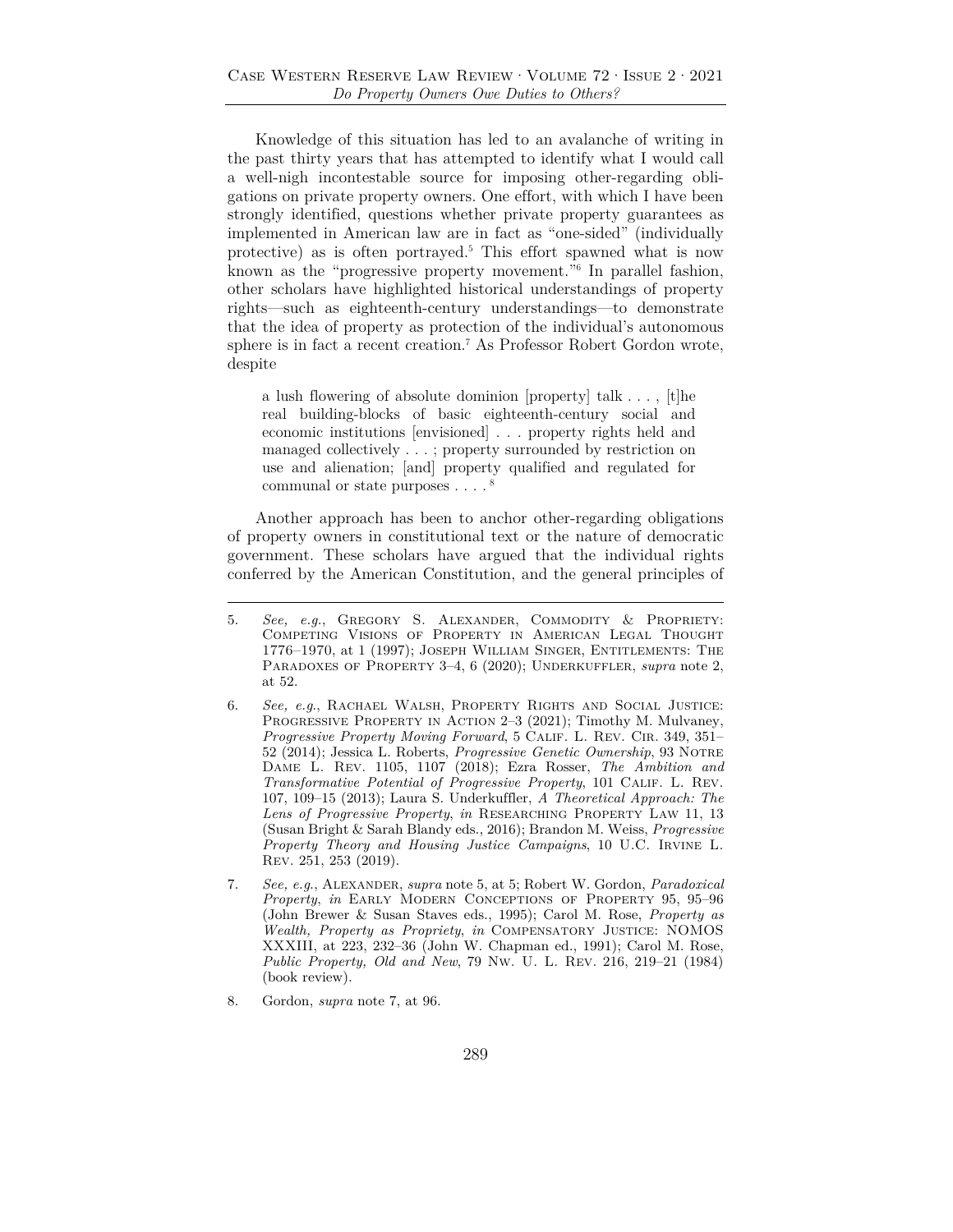democratic government, assume that individual citizens have the ability to live, to exercise conferred rights, and to effectively participate in government; and that all of those in turn require that minimal survival needs for food, medical care, and shelter are met. As Professor Frank Michelman famously wrote, "[s]atisfaction of basic welfare interests [is] . . . a crucial ingredient of any serious attempt" to guarantee individual constitutional rights and the right of political participation.<sup>9</sup> Because the preservation of private property can stand in the way of such welfare transfers, it is imperative—for this reason—that otherregarding obligations on property owners be imposed.10

Yet another approach has been to choose a particular value or objective, which is plausibly but not generally associated with the idea of property as protection, and to argue that this value—when examined—requires, through the idea of reciprocity, that property owners be concerned about the ownership, or lack of ownership, of others. For instance, human flourishing<sup>11</sup> or the development of particular human capacities<sup>12</sup> have been chosen as the most fundamental reasons for the creation of property systems, and the (consequent) touchstones for examining their operation. Once we have accepted the deep roles of such values in the operation of property systems, it follows from the idea of reciprocity that those values and their fruits must be afforded to all. For instance, if we believe that human flourishing or the development of critical human capabilities are

<sup>9.</sup> *See* Frank I. Michelman, *Welfare Rights in a Constitutional Democracy*, 3 Wash. U. L.Q. 659, 678, 684 (1979).

<sup>10.</sup> *See, e.g.*, David Abraham, *Liberty Without Equality: The Property-Rights Connection in a "Negative Citizenship" Regime*, 21 Law & Soc. Inquiry 1, 32, 47–48 (1996); Sotirios A. Barber, *Welfare and the Instrumental Constitution*, 42 Am. J. Juris. 159, 177–78 (1997); Frank I. Michelman, *In Pursuit of Constitutional Welfare Rights: One View of Rawls' Theory of Justice*, 121 U. Pa. L. Rev. 962, 962–64 (1973); Robin West, *Rights, Capabilities, and the Good Society*, 69 Fordham L. Rev. 1901, 1903–04 (2001); Peter B. Edelman, *The Next Century of Our Constitution: Rethinking Our Duty to the Poor*, 39 HASTINGS L.J. 1, 34 (1987) (arguing that because education is fundamental to participation in democracy, there is a right to such an education from the state); Goodwin Liu, *Interstate Inequality in Educational Opportunity*, 81 N.Y.U. L. Rev. 2044, 2045–48 (2006) (arguing that there is a "federal responsibility for ameliorating social and economic inequality" which can be fulfilled, for example, by the guarantee that an adequate education is available to all).

<sup>11.</sup> *See* Gregory S. Alexander & Eduardo M. Peñalver, An Introduction to Property Theory 89–90 (2012); Gregory S. Alexander, *The Social-Obligation Norm in American Property Law*, 94 Cornell L. Rev. 745, 749 (2009) [hereinafter *Social-Obligation Norm*].

<sup>12.</sup> *See, e.g.*, C.B. Macpherson, *Human Rights as Property Rights*, Dissent, 1977, at 72, 77 (suggesting that property is a means to "a full and free life" by allowing the use and development of human capabilities and energies).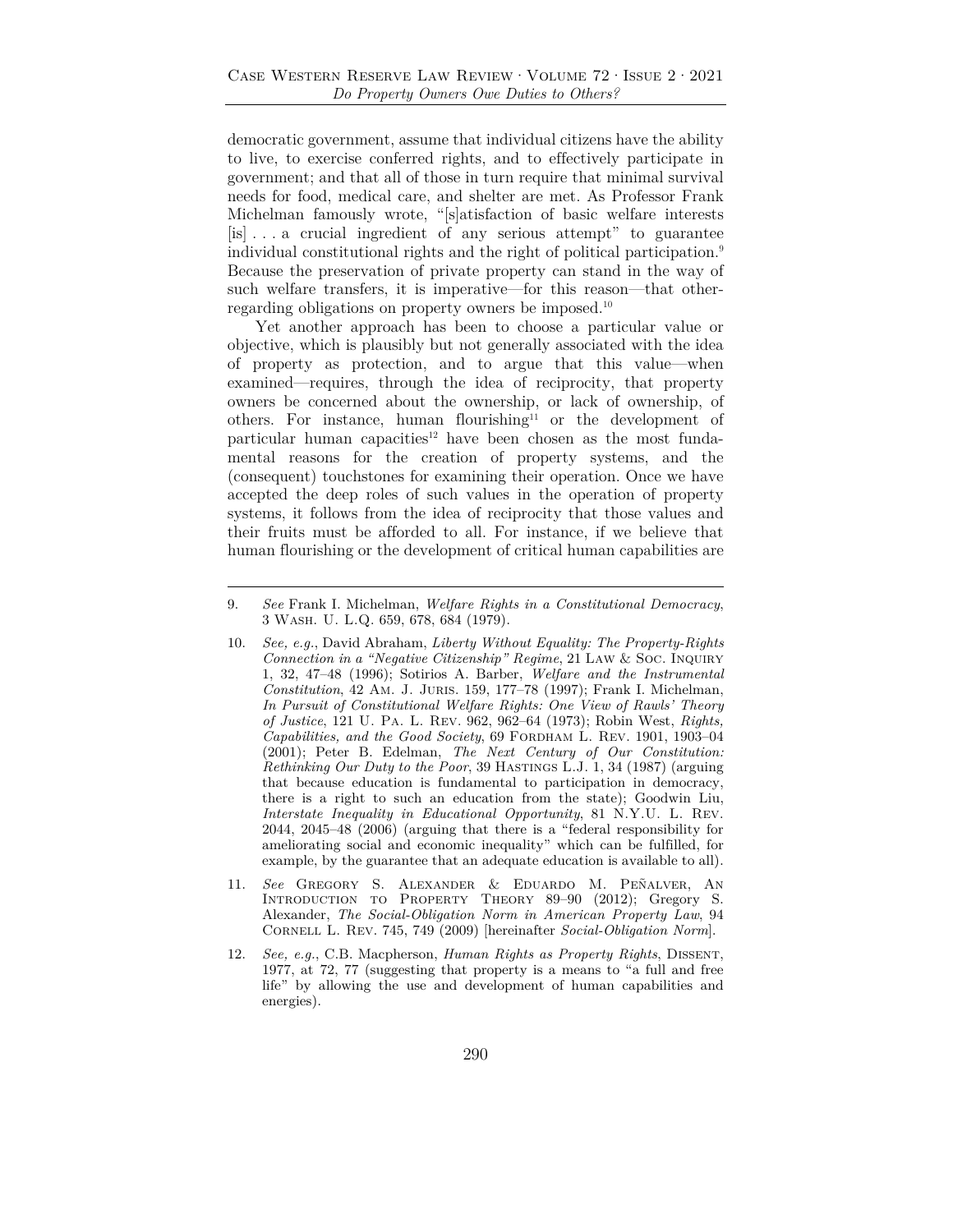of importance for us, "to avoid contradicting ourselves,"13 we must recognize their importance for others. And if we believe that property ownership is critical to achievement of those objectives, we must agree that universal property ownership of some kind—an "other-regarding" obligation—is a part of our constructed property system.

All of these theories are powerful. However, they are all subject to a powerful critique. All of these theories either seek to undermine the individually protective view of property with a different one, or claim some outside source—the Constitution, theories of democratic government, or, implicitly, some other transcendent goal or value—is the source of other-regarding obligations to which property owners are then declared to be subject. Any one of these theories might be empirically true (such as how property is now or has in fact existed), or might correctly identify deep societal commitments that conflict with the individually protective ideal (such as the right to life, to political participation, or to the material means for human flourishing). However, a fundamental critique remains, and is consistently raised by the otherregarding obligations sceptic.

Of course, one can always challenge the sanctity of individually protective property rights with alternative visions, or with unrelated values. However, all such moves are in themselves highly contentious ones. For instance, if we have initially conferred property rights upon individuals because of an abstract human need for property, then these new theories or values might well compel extending property ownership to others. But if we have conferred property rights upon particular individuals for other reasons—for example, because of their industry, or because of our belief in the need for the security of ownership—these new theories or values can be seen as simply the arbitrary imposition of different priorities or ideas.

The bottom line is this: if the goal is to establish other-regarding obligations for property owners on grounds that are well-nigh incontestable, these theories do not achieve it.

This kind of critique is, of course, not limited to attempts to impose other-regarding obligations on property owners; it is the familiar and ultimate objection to *any* attempt to introduce qualifications or restrictions into the understanding of *any* previously recognized right. As long as the qualification or restriction comes from a "rethinking" of the right, or some outside value, the argument can be made that it rests on contestable grounds and those contestable grounds are (for some reason) of insufficiently proven validity.

This brings us to Professor Gerhart's book. He is keenly aware of this conventional critique of other-regarding theories of property, and he sets out to surmount it. His task, as he assigns it to himself, is to find a way that other-regarding obligations for property owners can be

<sup>13.</sup> *Social-Obligation Norm, supra* note 11, at 769; see also ALAN GEWIRTH, Reason and Morality 104–05 (1978).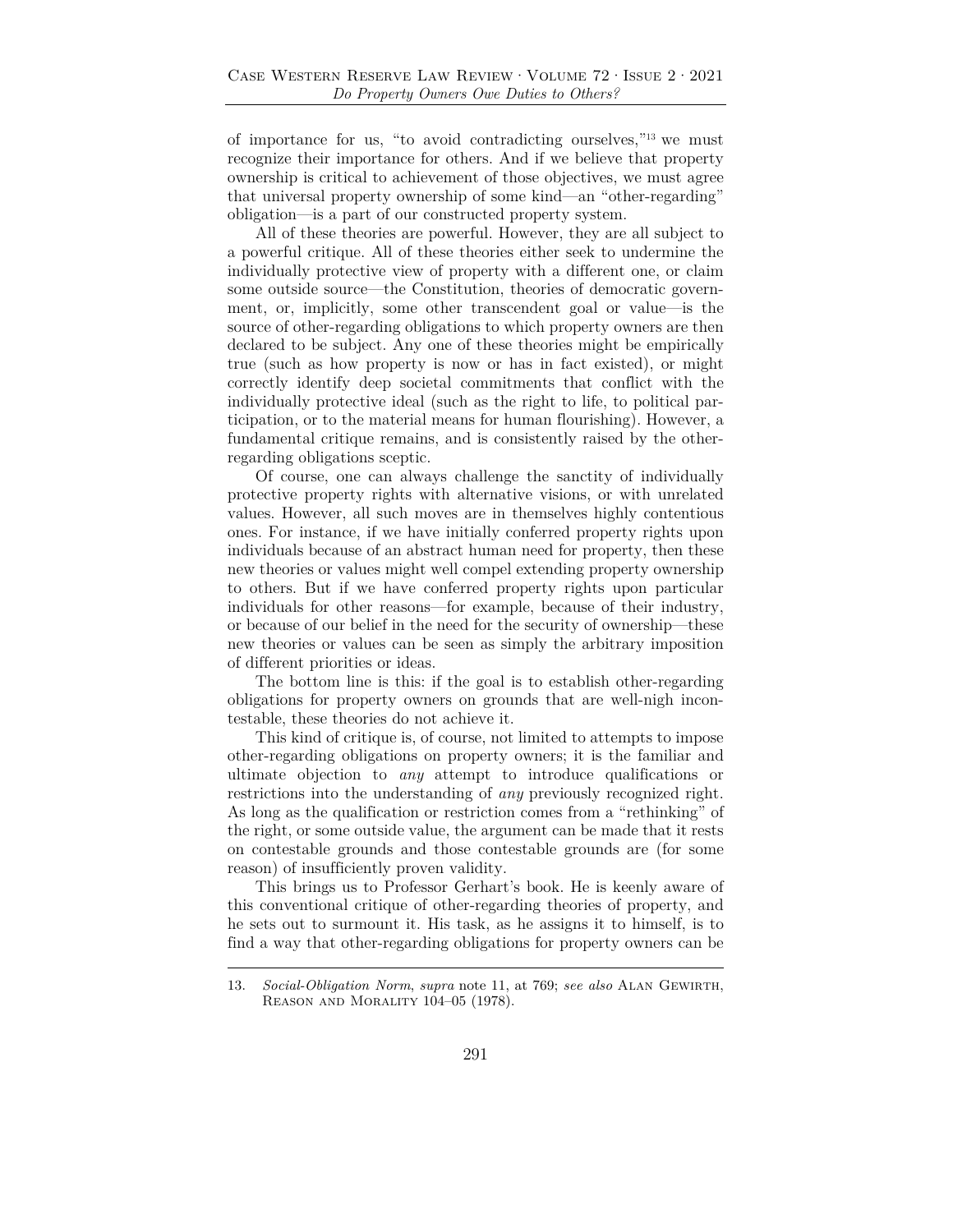convincingly demonstrated to be *entailed by—to be unavoidably and inherently a part of—*the core idea and values of the private-property regime, itself.14

### II. The Gerhart Book

The task that Professor Gerhart assigns himself is extremely demanding—indeed, it is *maximally* demanding. It takes as given the existence and desirability of an individually protective private-property regime. It therefore rejects the idea that we can impose other-regarding obligations by rejecting the assumptions of that regime, or citing other, competing values or sources as governing legal principles. Under this approach, the other-regarding obligations must somehow be derived from the idea, values, or necessary implementation of the privateproperty regime itself. They cannot simply be the result of resorting to other external, competing (and presumably contestable) values or legal principles.

In his book, *Property Law and Social Morality*, Professor Gerhart frames the issue as an apparent conflict between property and morality: "property"—in its ordinary meaning—seeks to protect individual interests, and "morality"—as a limitation on property rights—does not.15 However, it is possible, in his view, to identify a theory that explains not only why property rights are what they are, but also how and why they must be limited by the well-being of other individuals.<sup>16</sup>

His aspiration, therefore, is not simply to impose upon the idea of property some unrelated theory of justice, a move which will be inherently contestable. As he states, an approach in which "the clashing rights, interests, or values" of others are pitted against those of the property owner creates familiar and potentially insuperable problems.17 Rather, his goal is to establish a property owner's obligation to others utilizing only the values and ideas that are already accepted as a part of the idea of (protective) property itself. He writes that we need a theory in which "an owner's obligations and disabilities . . . flow from the *same source* that gave rise to the [property] rights in the first place . . . . "<sup>18</sup>

For the lawyer or philosopher, the requirements of this approach identify the gold standard for a demonstration of this type.19 If a

18. *Id.* at 12 (emphasis added).

<sup>14</sup>*. See* Property Law, *supra* note 1, at 5.

<sup>15.</sup> *See id.*

<sup>16.</sup> *See id.* at 6.

<sup>17.</sup> *See id.* at 11.

<sup>19.</sup> For example, Professor Greg Alexander argues that a grounding for the other-regarding obligations of property owners can be found in something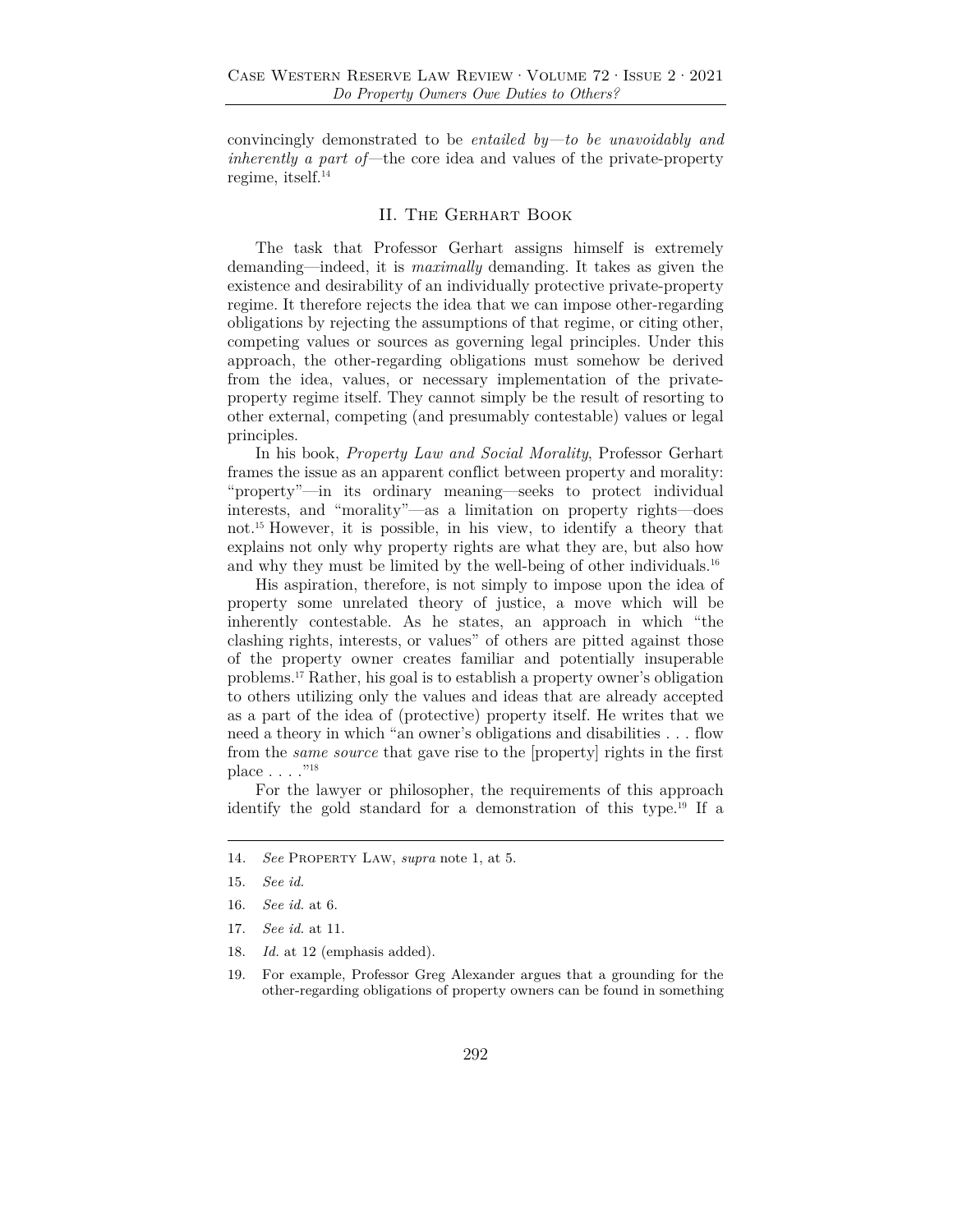particular legal principle or value is conceded to be highly desirable, on some ground, claiming its indictment by citing competing ideas or values is a cheap shot. It is obvious that the individually protecting character of a private property regime will be indicted if a communitarian perspective is asserted to be superior. Simple assertion of a communitarian view's superiority is not, however, convincing proof that this challenge to the individually protecting view is well-nigh incontestable. It is, in fact, highly contestable. Only if the critique can be shown to be entailed by—to be unavoidably and inherently a part of—the challenged protectionist view, will it be unquestionably convincing.

As a first step, there must be some unquestionably accepted understanding of what property is intended to achieve for owners. Several equally acceptable candidates come to mind, such as protection, security, and autonomy. Indeed, these goals—when it comes to property—are mutually reinforcing. Protection of an individual's property (land, money, and so on) creates physical and economic security, which in turn allow the individual to act freely without interference (physically or otherwise) in making life's choices. This is captured by the traditional image of private property as protecting "the individual's autonomous sphere."20

The particular private-property objective that Professor Gerhart chooses for focus is autonomy. Private law, including property law, "sees each person as an autonomous actor, fully endowed with the freedom to make decisions that do not positively interfere with the projects and preferences of others."21 In a sense, the selection of autonomy as the value that property serves could be seen as an arbitrary one. However, its selection does not violate the rules of Gerhart's mission. If autonomy has been accepted as an intrinsic part

other than raw (and contestable) moral principles: it can be found in our duties to ourselves. Our obligation to support others—the communities in which we live—"is not based on reciprocity, and is not contractarian." Because living in a community is necessary for our own well-being, supporting others "is based on the obligation each of us owes to ourselves to live well." *See* Gregory S. Alexander, Property and Human Flourishing, at xv (2018); *see also id.* at 52.

<sup>20.</sup> United States Supreme Court decisions are replete with this image. *See, e.g.*, Pruneyard Shopping Ctr. v. Robins, 447 U.S. 74, 93 (1980) (Marshall, J., concurring) (property "establish[es] a sphere of private autonomy which government is bound to respect."). The pervasiveness of this image in the way that property is imagined is recognized by scholars across the political spectrum. *See, e.g.*, RICHARD A. EPSTEIN, TAKINGS: PRIVATE PROPERTY AND THE POWER OF EMINENT DOMAIN 22 (1985); Frank Michelman, *Takings, 1987*, 88 Colum. L. Rev. 1600, 1626 (1988). *See generally* UNDERKUFFLER, *supra* note 2, at 39–40.

<sup>21.</sup> Gerhart, Property Law, *supra* note 1, at 121.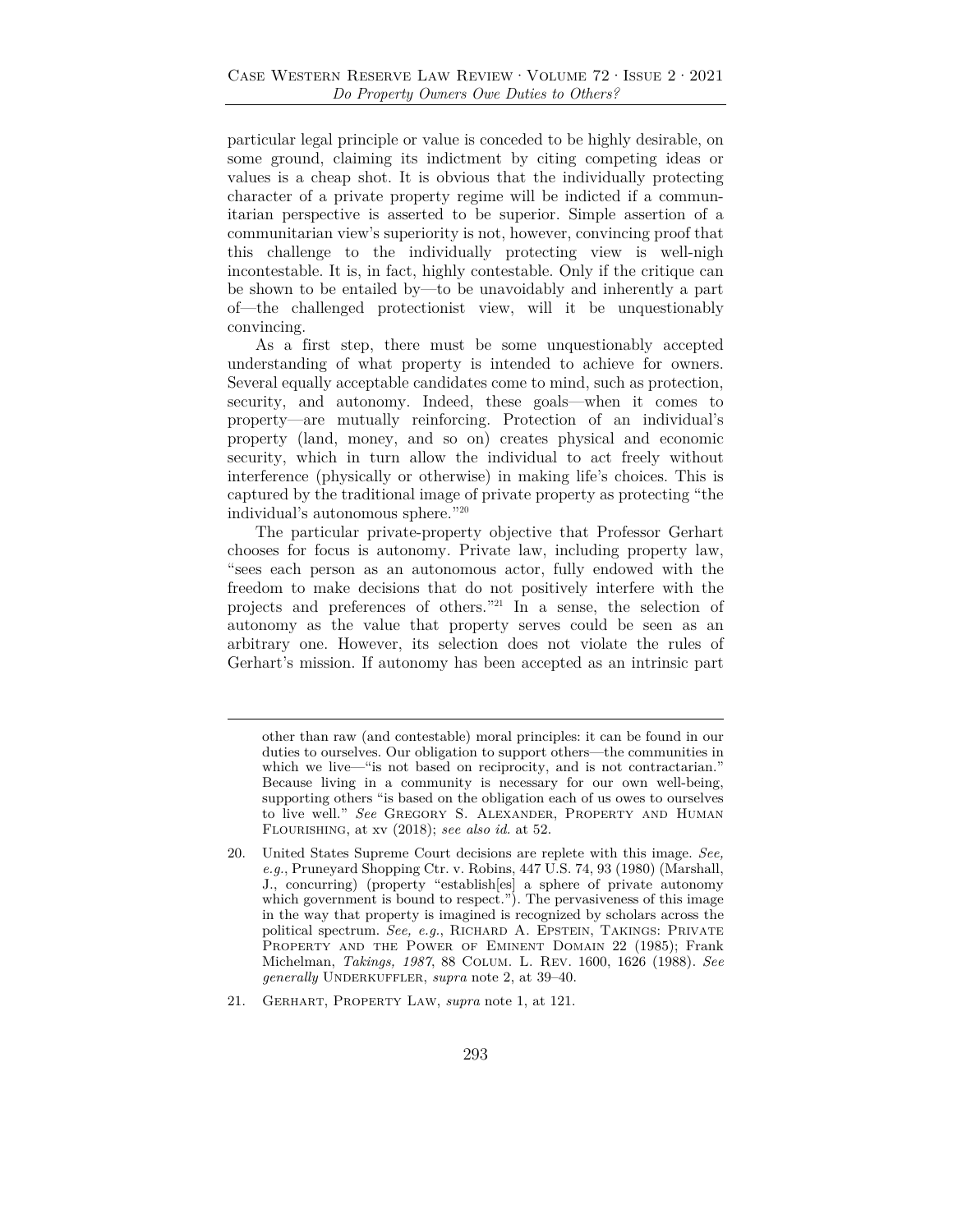of and reason for property protection, focus on that value cannot draw complaint.

From this point, identification of a source of other-regarding obligations of property owners flows easily. It follows inexorably from the statement of private property and autonomy that Professor Gerhart has just made. Autonomy guarantees the freedom to make decisions "*that do not positively interfere with the projects and preferences of others*."22 From that simple statement, an other-regarding norm is born.

The centrality of this restriction on property owners is obvious to Professor Gerhart, whose primary theoretical inquiries involved the law of torts. If an individual acts, and by that action harms another, it is universally accepted that the individual is accountable for the harm that she has caused.23 Just as tort duties flow from actions that an individual takes, so it is true in the world of property. Obligations to others *"flow[] from an [owner]'s activity decisions."*<sup>24</sup> There is, he writes, no need to import external bases or ideas about other-regarding obligations. Other-regarding obligations of property owners arise from the simple idea of tortious conduct, and responsibility for it.

At first blush, one wonders, how is this so revolutionary? Every property owner is aware of common law nuisance, under which one property owner cannot flood, pollute, and so on, the land of another. Nuisance lies at the juncture of property and tort: in first-year law school education, it appears in property law casebooks, and also in those dealing with torts. If the nuisance idea is so unquestionably accepted, and illustrates the connection between the rights of property and the theory of torts, how is Professor Gerhart's theory so startlingly fundamental?

The brilliance of Professor Gerhart's insight lies not in its reminding us of the universal recognition of the law of nuisance; the fact that we do not need to be reminded of those bedrock principles is central, itself, to the theory he presents. Indeed, to meet his goal of incontestability, the fundamental principle must—of necessity—be instantly and universally recognizable. The power of his insight lies in his breaking down of the "conceptual silo" that has encased nuisance law, and his clear and unequivocal recognition of the implications of its principles.

Consider, for instance, the following example. *Lucas v. South Carolina Coastal Council*<sup>25</sup> is now one of the most famous decisions by the United States Supreme Court in all of the jumbled complexity and bitter political debate surrounding federal takings law.26 The facts in

- 24. *Id.* at 142 (emphasis added).
- 25. 505 U.S. 1003 (1992).
- 26. *See* Laura S. Underkuffler, *Property and Change: The Constitutional Conundrum*, 91 Tex. L. Rev. 2015, 2024, 2027 (2013).

<sup>22.</sup> *See id.* (emphasis added).

<sup>23.</sup> *See id.* at 27.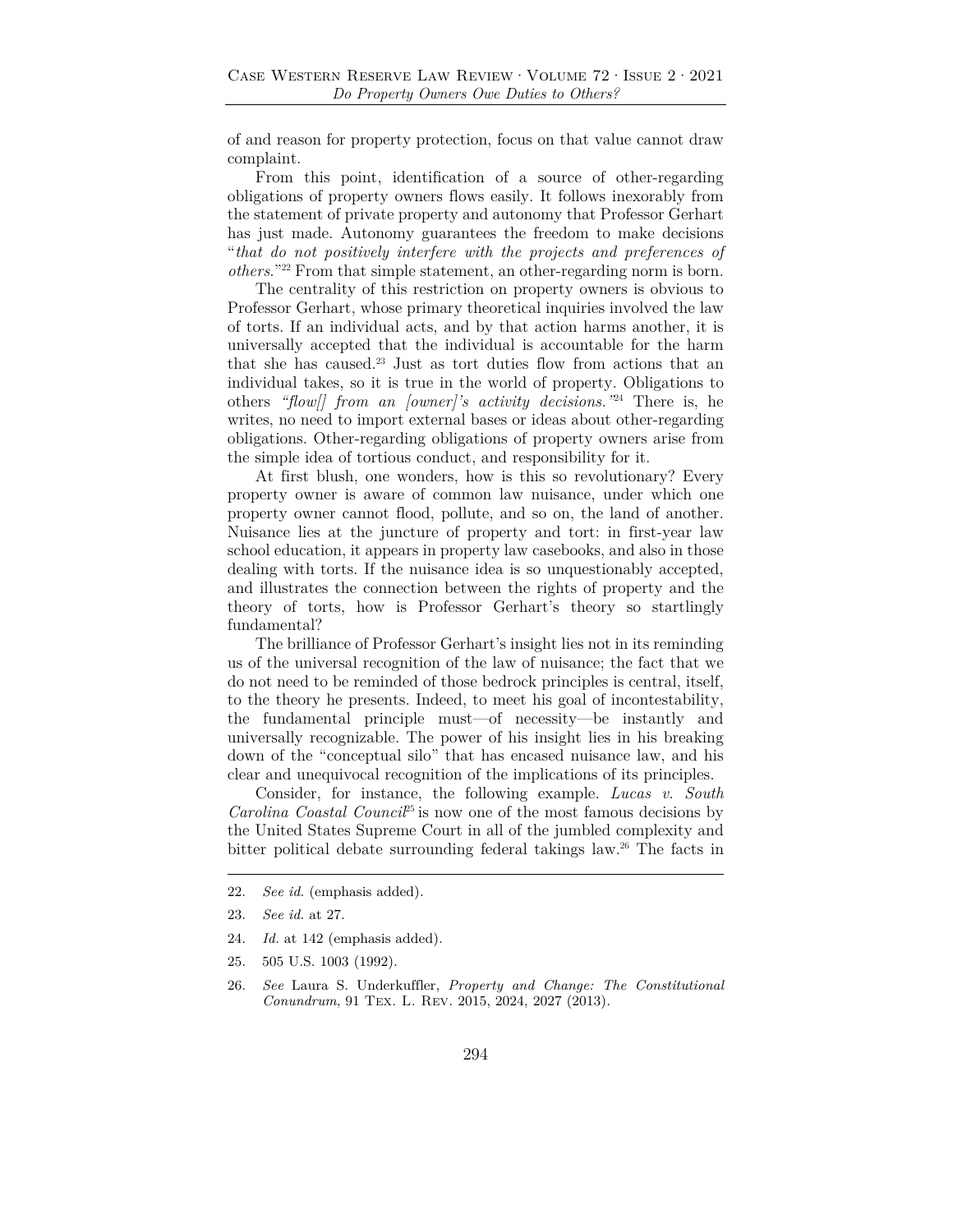*Lucas* were classic—absolutely ordinary—which has helped to elevate this case to its significance. In 1977, the South Carolina Legislature enacted the Coastal Zone Management Act.27 The Act "required owners of coastal zone land that qualified as [an environmental] 'critical area' . . . to obtain a permit" from the South Carolina Coastal Council prior to development.28 "In the late 1970s, Lucas and others began residential development [activities] on the Isle of Palms, a barrier island" located near the City of Charleston.29 In 1986, he purchased two lots with the intention of erecting single-family homes on them.30 At the time of their purchase by Lucas, the lots were not "critical areas" under the Act.31

In 1988, the South Carolina Legislature enacted another environmental protection law, the Beachfront Management Act.32 The purpose of this Act was to protect the beach-and-sand-dune coastal system from unwise development which could "jeopardize[] the stability of the beach/dune system, accelerate[] erosion, and endanger[] adjacent property."<sup>33</sup> As a result of this Act, in conjunction with the former Act, the development of Lucas's parcels was prohibited.<sup>34</sup>

Lucas challenged this situation in court, claiming that it "effected a taking of his property without just compensation."35 He "did not take issue with the validity of the [Beachfront Management] Act as a lawful exercise of South Carolina's police power"; he conceded that the goals of the Legislature in passing the legislation were legitimate police power objectives.36 A state government can act to save coastal areas from erosion and other property endangerment. However, Lucas asserted that the legal protection that was afforded to his property rights was

- 27. *See Lucas*, 505 U.S. at 1007 (noting the passage of the Coastal Zone Management Act, No. 123, 1977 S.C. Acts 224).
- 28. *Id.* at 1007–08 (citing S.C. CODE ANN. § 48-39-130(A) (1976)).
- 29. *See id.* at 1008.
- 30. *See id.*
- 31. *See id.*
- 32. *See id.* (noting the passage of the Beachfront Management Act, No. 634, 1988 S.C. Acts 5120).
- 33. S.C. Code Ann. § 48-39-250 (Supp. 1990).
- 34. *See Lucas*, 505 U.S. at 1008–09. The Act permitted property owners to request relief from the development prohibition under some circumstances. Ten lot owners sought special permits to develop on land where the Act had similarly barred development. *See* Vicki Been, *Lucas v. The Green Machine: Using the Takings Clause to Promote More Efficient Regulation*, *in* Property Stories 221, 236, 246 (Gerald Korngold & Andrew P. Morriss eds., 2004). However, Lucas spurned that alternative and decided "to come out with all guns blazing . . . ." *Id.* at 231.
- 35. *Lucas*, 505 U.S. at 1009.
- 36. *See id.*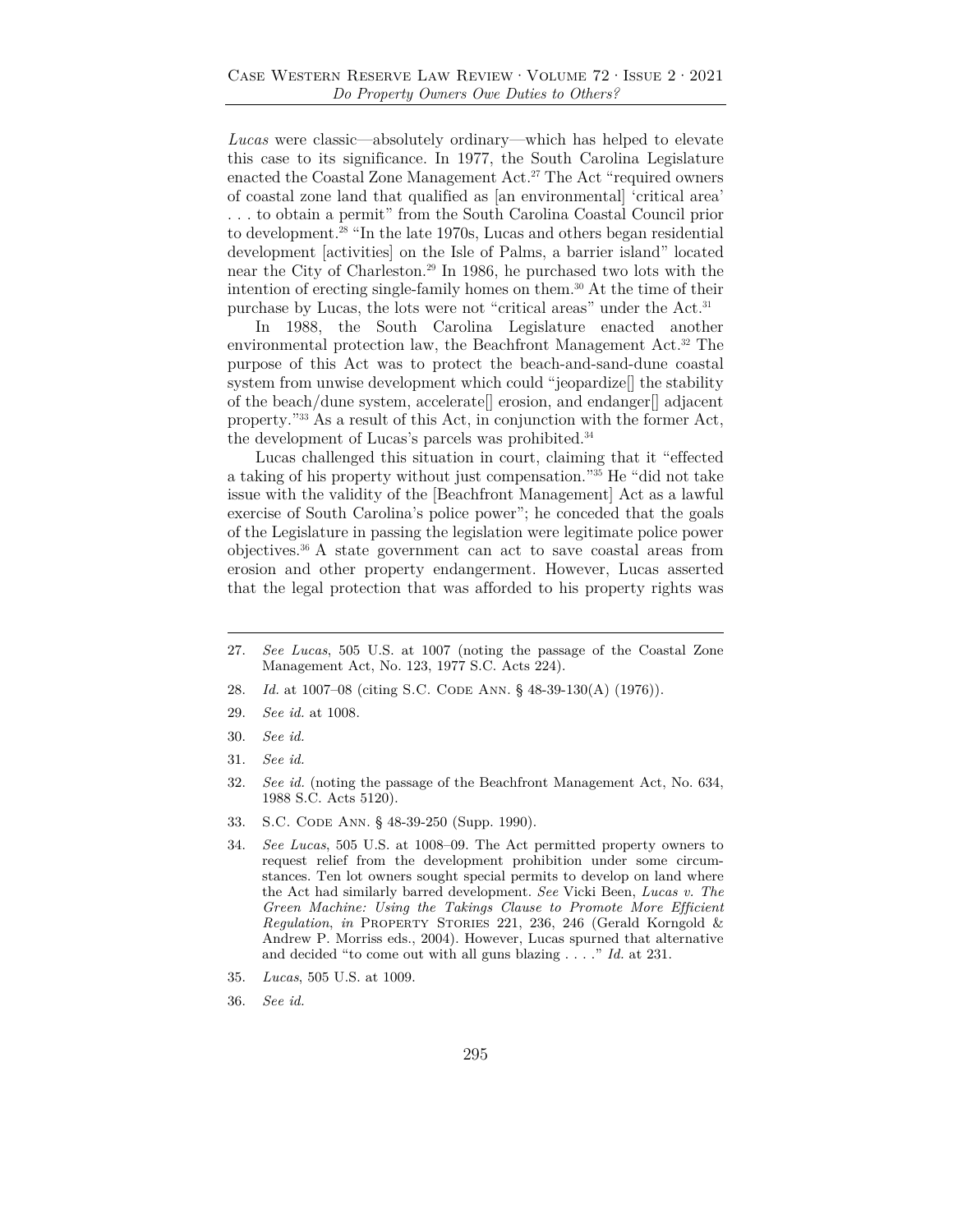superior. If the Legislature acted in this way, it owed him compensation.<sup>37</sup>

To frame this in our current terms, Lucas did not argue that his planned activities would not harm others. In fact, he conceded as much. Rather, he argued that the *fact of harm* and *legal responsibility for harm* are two different things. A property owner is not responsible for harming others by his actions, because a property owner's rights are not inherently subject to other-regarding obligations.

What did the United States Supreme Court do with this case? Justice Scalia, writing for the majority, sustained Lucas's claim. The idea "that 'harmful or noxious uses' of property may be proscribed by government regulation without . . . compensation" was flatly rejected.38 Rather, in each case the effect of the restriction on the complaining landowner must be considered. If the impact on the property owner is too severe, the government must compensate, "no matter how weighty the asserted 'public interests' involved."39

So—under this understanding—other-regarding obligations are not always a part of property rights. Indeed, if the pecuniary or other effect of other-regarding (public) interests on the owner is severe enough, the owner must be *compensated* for that loss, even if his actions cause catastrophic loss to the other.

This understanding might be seen as something aberrational, or limited to what was then Scalia's wing of the Court.<sup>40</sup> However, to minimize the widespread nature of this belief would be a mistake. The idea that property owners are protected from loss—no matter how strong the opposing interests—permeates American popular culture and, often, American law. All of us have seen news stories and read legal opinions that reek with outrage at how a landowner's plans to fill wetlands, excavate ponds, armor shorelines, or build on fragile ecological areas were "unjustly" curtailed. Other-regarding obligations? There is little mention of these. They are "pale sisters," at best, of the bedrock imperative that property rights deserve protection.

There is, however, one anomalous quirk in the *Lucas* case. Although the Court (through Justice Scalia's opinion) rejected the idea that property owners must always account for the harm from their actions, there was one exception that was articulated to this rule. That exception exists if the owner's actions create a common-law nuisance. The Court majority stated—as a kind of aside—that avoiding common-

<sup>37.</sup> *See id.*

<sup>38.</sup> *See id.* at 1022, 1024–27.

<sup>39.</sup> *See id.* at 1028–29 (citing Loretto v. Teleprompter Manhattan CATV Corp., 458 U.S. 419, 426 (1982)).

<sup>40.</sup> In other work, I have called this understanding a perversion of the requirements of both property rights and justice. *See* Laura S. Underkuffler, Tahoe's *Requiem: The Death of the Scalian View of Property and Justice,*  21 Const. Comment. 727, 730–31 (2004).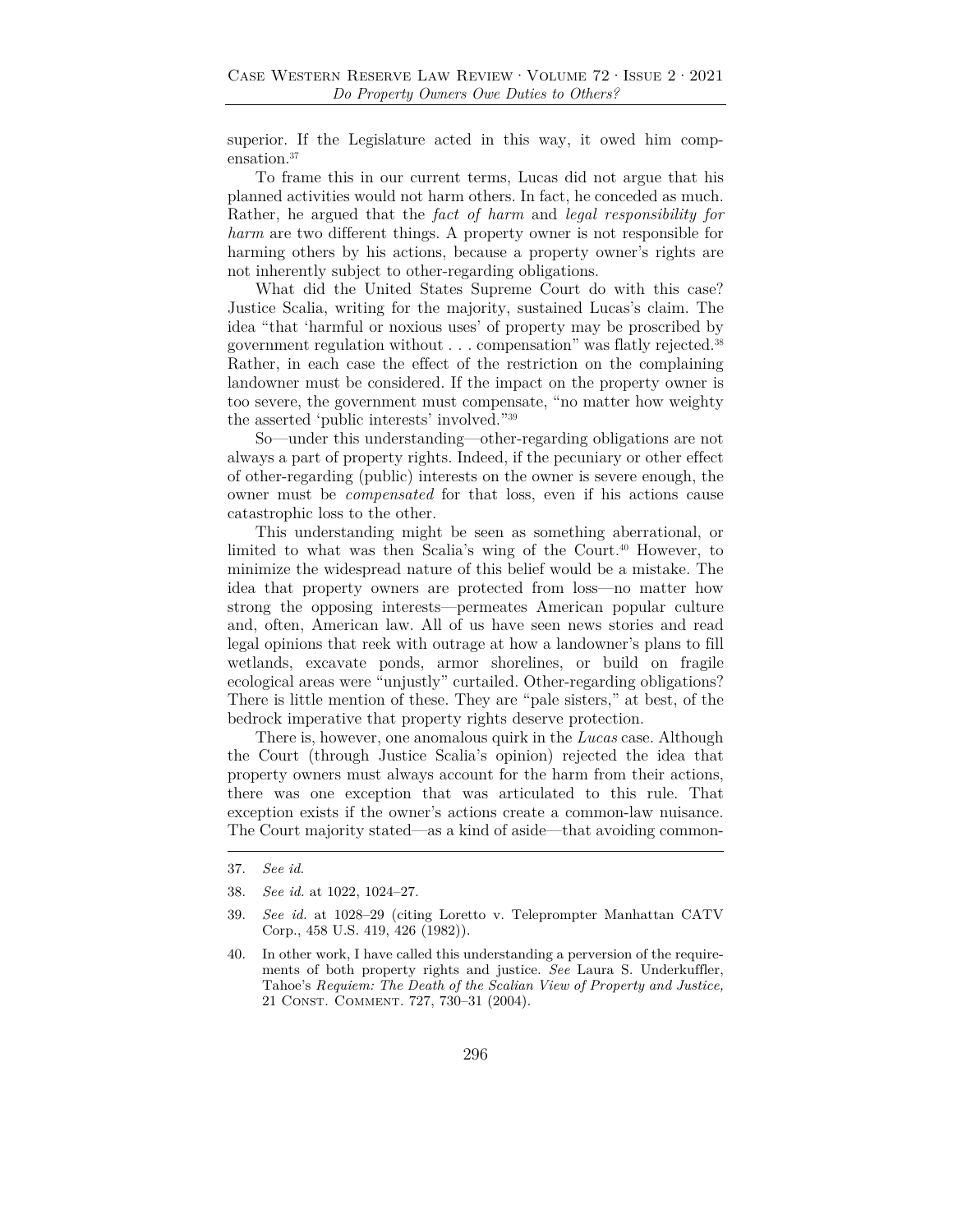law nuisance is always required of property owners, because it is a "part of [the landowner's] title."41 It is *an inherent part* of all property rights "to begin with."42

Strangely, the Court's majority did not really explain why otherregarding obligations are "of course" imposed by nuisance law, but not by legislative or other harm-preventing government enactments. Most importantly, when it comes to the kinds of harms that are prohibited, the subject matter of nuisance law and protective legislation is largely identical. For instance, the harms that were addressed by the legislature in the *Lucas* case—i.e., erosion and other physical damage to others' lands—are classically those that nuisance law addresses.43 There was some murmuring in the majority's opinion about a landowner *knowing* or *accepting* nuisance restrictions, in contrast to legislative enactments,44 although the opinion elsewhere acknowledged that "the property owner necessarily expects [that] the uses of his property [will] be restricted . . . by various [newly enacted] measures" in furtherance of police power objectives.45

There is, of course, the fact that protective powers under nuisance law are radically (geographically) limited: proof and "causation" requirements of common-law nuisance law limit cases, as a practical matter, to claims against neighbors or other owners of nearby properties.46 Perhaps, therefore, the reason for the Court's distinction between other-regarding obligations in the two contexts is purely ideological: in an effort to advance an agenda of property protection, the majority simply chose to (arbitrarily and radically) limit the permissible legal sources for other-regarding obligations.

Be that as it may, at this point we must return to Professor Gerhart's book. The brilliance of his book is that it does not accept the nuisance/legislative distinction, or any distinction, in applying the idea that the causing of harm triggers a reckoning with other-regarding obligations.

By cutting through the noise and perceiving the true foundation for other-regarding obligations in property law, Professor Gerhart's book is

<sup>41.</sup> *See Lucas*, 505 U.S. at 1027, 1029.

<sup>42.</sup> *See id.*

<sup>43.</sup> RESTATEMENT (SECOND) OF TORTS § 834 cmt. b (AM. L. INST. 1979).

<sup>44.</sup> *See Lucas*, 505 U.S. at 1027–29 ("Any limitation so severe cannot be newly legislated or decreed (without compensation), but must inhere in the title itself, in the restrictions that background principles of the State's law of property and nuisance already place upon land ownership.").

<sup>45.</sup> *Id.* at 1027.

<sup>46.</sup> *See* Restatement (Second) of Torts § 834 cmt. f (Am. L. Inst. 1979) (stating that liability for a person's actions attaches only when it can be shown that "his activity was a substantial factor in causing the harm  $\ldots$ ").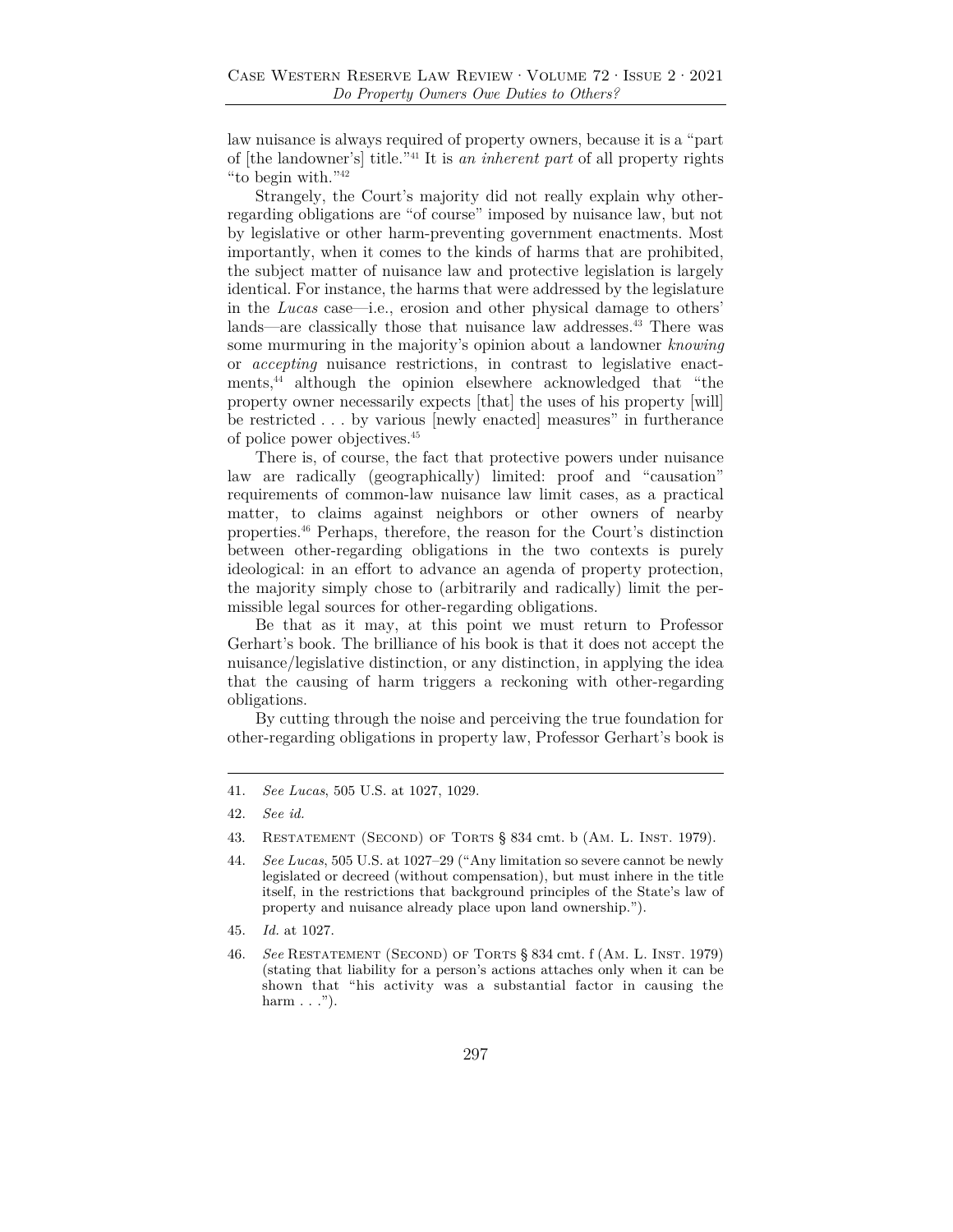a simple but masterful stroke. By building upon our foundational intuition that harm to others requires prevention and redress—as is unquestionably the case in all of tort law—we find that there is no reason to deny the application of that principle to the actions of property owners as well.

The value of any theory is whether it would have any practical impact on how rights are perceived, and how cases are decided. Professor Gerhart's theory, if truly implemented and understood, would achieve the undeniable link between property rights and duties to others that property theorists and other commentators have long sought. The claimed immunity of Lucas or another owner from a reckoning with the dangers that their proposed actions pose to others would be seen as a frivolous assertion, rather than as a bedrock and ultimately determinative assumption in the case. Gone would be the presumed legitimacy of claims by landowners that their property rights are unquestionably superior when they want to fill wetlands that are entirely within their property boundaries, $47$  or they want to build a completely out-of-character building due to an obvious municipal zoning error,48 or when they argue—as an absolute matter—that the forced preservation of an endangered species' habitat violates their property rights.49

In short, we learn that the imposition of other-regarding obligations when it comes to private property ownership does not require the introduction of a new complex or convoluted theory. It can be found in the simple idea that one who acts, and thereby harms others, is (of course) answerable in the law.

#### **CONCLUSION**

Professor Gerhart's book does not pretend to answer all of the when, where, and how questions that are involved in the imposition of other-regarding liability, in tort or in property. Indeed, as I have pointed out elsewhere, his limitation of his theory to actions of "interference" with the property holdings of others, and excluding actions involving "acquiring" property rights to the detriment of

<sup>47.</sup> *See, e.g.*, Palazzolo v. Rhode Island, 533 U.S. 606, 611, 630–31 (2001); Just v. Marinette Cnty., 201 N.W.2d 761, 766–68, 770, 772 (Wis. 1972).

<sup>48.</sup> *See, e.g.*, Haas v. City & County of San Francisco, 605 F.2d 1117, 1118– 19, 1121 (9th Cir. 1979).

<sup>49.</sup> *See, e.g.*, Southview Assocs. v. Bongartz, 980 F.2d 84, 89–90, 92 (2d Cir. 1992), *cert. denied*, 507 U.S. 987 (1993); Sierra Club v. Dep't of Forestry & Fire Prot., 26 Cal. Rptr. 2d 338, 340, 344 (Cal. Ct. App. 1993); Cerritos Gun Club v. Hall, 96 F.2d 620, 621–22 (9th Cir. 1938).